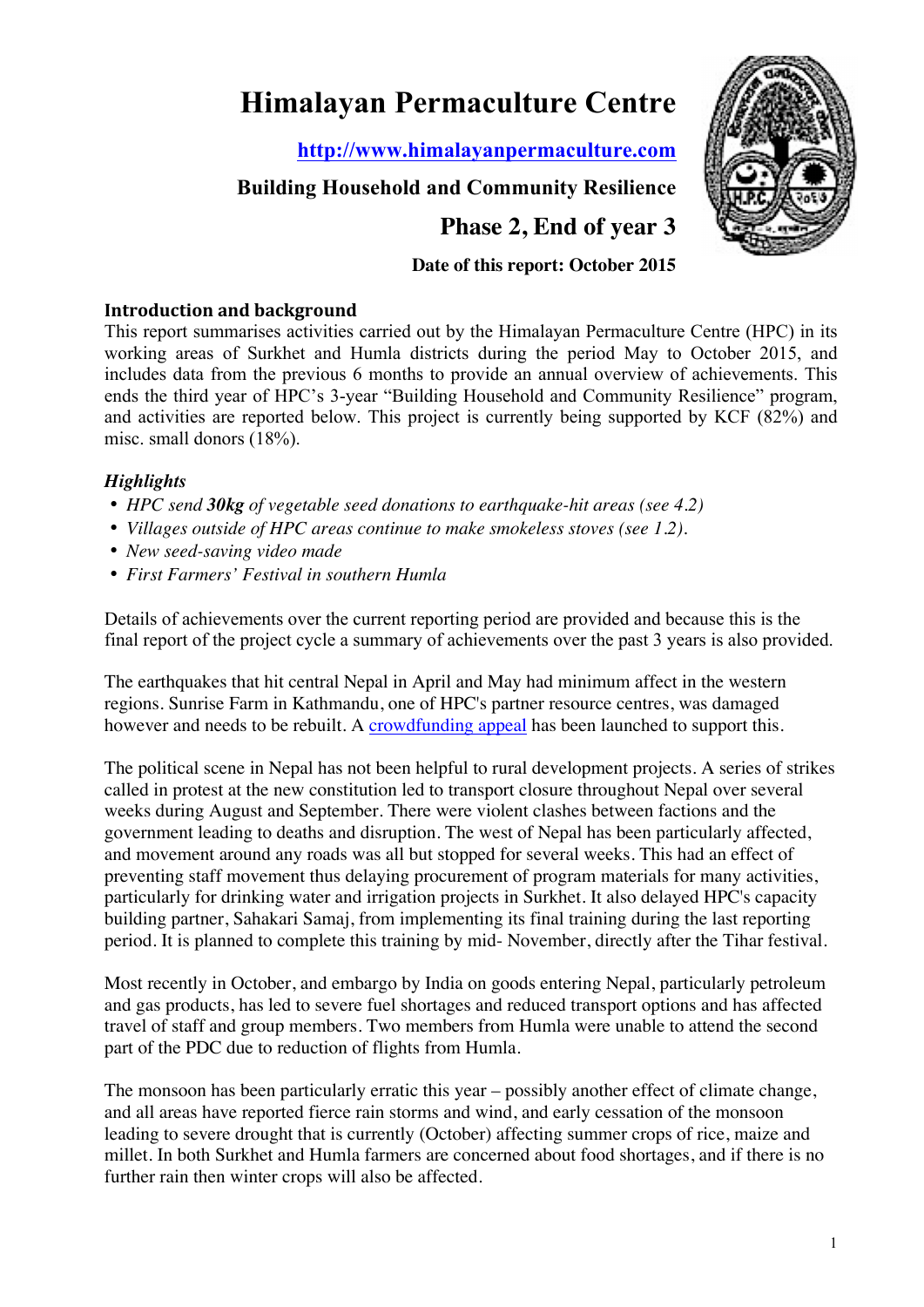## **Working Areas**

An updated summary of groups' names, locations and demographics is given below.

|                |                     | <b>Households</b> | Women | Men  | Total |
|----------------|---------------------|-------------------|-------|------|-------|
| <b>Surkhet</b> | 2 VDCs, 10 villages | 171               | 523   | 596  | 1119  |
| Humla          | 3 VDCs, 11 villages | 269               | 798   | 801  | 1599  |
| <b>Total</b>   | 5 VDCs, 21 villages | 440               | 1321  | 1397 | 2718  |

These figures represent the demographics of the villages that have been registered with HPC as participating villages. They do not include the new villages that have requested participation, where HPC staff and barefoot consultants have started to work in the final year of this project. Details of activities in these new villages is included in the report below and in the attached annexes, but are kept separate where possible.

Details of the new villages are as follows:

|                |                     | <b>Households</b> | Women | Men  | <b>Total</b> |
|----------------|---------------------|-------------------|-------|------|--------------|
| <b>Surkhet</b> | 2 VDCs, 5 villages  | 124               | 338   | 365  | 703          |
| Humla          | 1 VDC, 7 villages   | 306               | 854   | 877  | 1731         |
| <b>Total</b>   | 5 VDCs, 21 villages | 430               | 1192  | 1242 | 2434         |

Thus the total number of households involved with HPC at the end of 3 years are:

|                |                     | <b>Households</b> | Women | Men  | <b>Total</b> |
|----------------|---------------------|-------------------|-------|------|--------------|
| <b>Surkhet</b> | 2 VDCs, 15 villages | 295               | 861   | 961  | 1822         |
| Humla          | 1 VDC, 18 villages  | 575               | 1652  | 1678 | 3330         |
| <b>Total</b>   | 5 VDCs, 33 villages | 870               | 2513  | 2639 | 5152         |

## **Activities**

## **1. FOOD SECURITY PROGRAM**

## **1.1 Resource Centers**

The Resource Centres (RCs) continue to be at the heart of HPC's program. They are designed as working demonstration farms with training facilities, able to host full residential courses as well as an office to support the project's administration, logistical and management functions. Both farms are equipped with solar power to aid these functions.

The RC in Humla is a rented office situated on farmland belonging to 8 different households, Currently, 3 of the households comprise a member that has completed a permaculture design course PDC) and the aim is for all households to achieve this certificate.

The Surkhet RC is HPC's headquarters and is purpose built, on land owned by the organisation.

Production of agricultural crops at the RCs, and resources such as seed and seedlings for distribution to village groups, are closely monitored to assess productivity as a result of climate change as well as interventions in management according to permaculture principles. On-going production is matched by development of the farms with continuous planting of new systems for increased productivity. At the same time one of the goals of HPC is that every farm becomes a resource centre, providing increased food security and improved livelihood opportunities with minimum input, whilst also providing demonstration and educational resources to those wishing to achieve similar aims.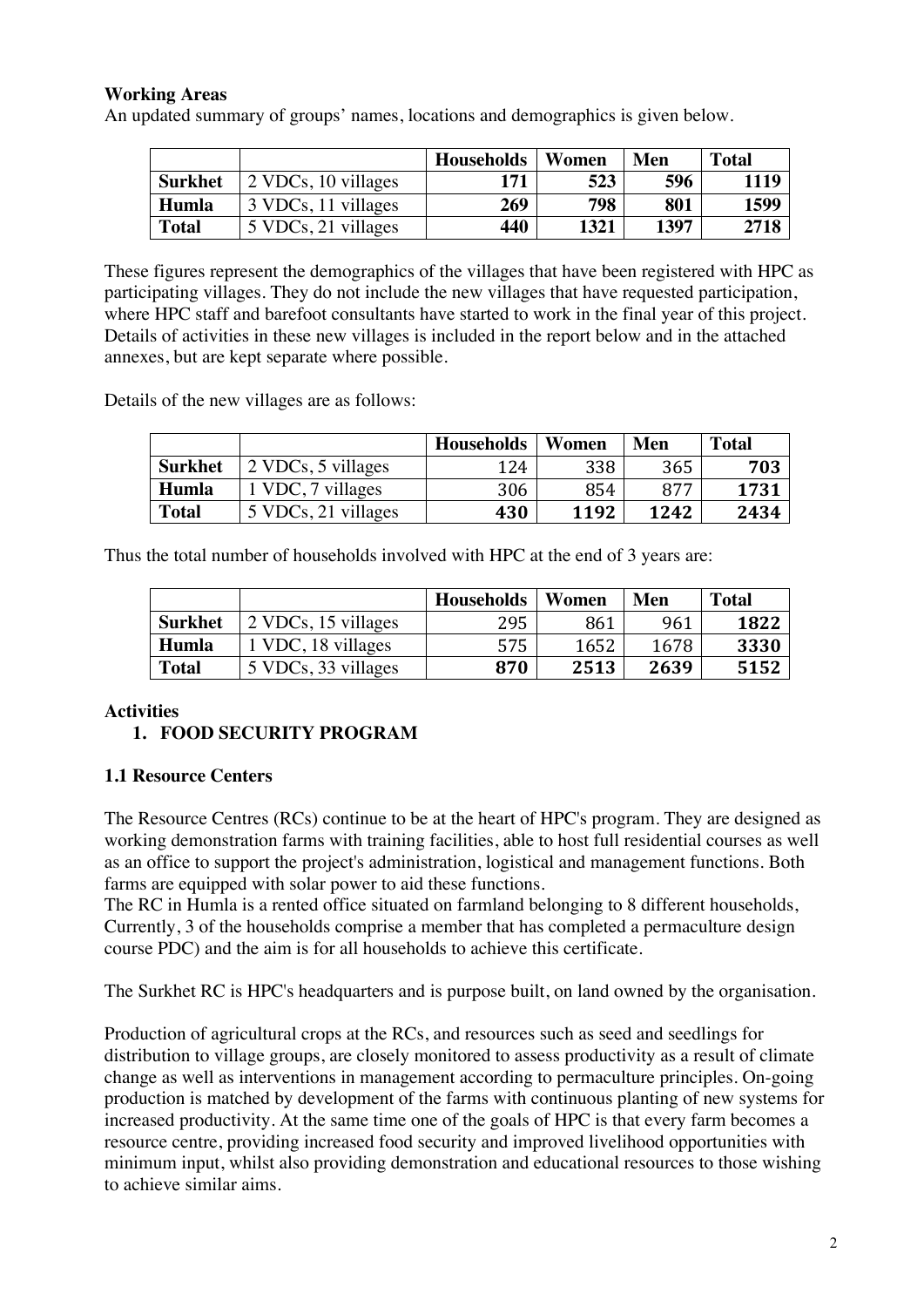At both RCs there has been an overall increase in productivity over the past 3 years, mainly through diversification of crops, with increased fodder and biomass-producing species supporting an improved fertility cycle. At the same time vegetable and fruit crops have increased and diversified, and extra resources of fruit and vegetable seedlings also become available for sale, exchange and distribution.

Each 6-month report has detailed crop production on the RCs. During this final 6-month reporting period the Humla RC has produced **1575kg** of grains and vegetables from **22 crops**, plus over **3460kg** of fruit from **7 species**. It has distributed **141 fruit and vegetable seedlings** to the local community, and for its own development has planted a further **102 fruit and multi-purpose trees** and shrubs within the farm.

Similarly, at Surkhet RC maintenance of farm systems has continued along with new developments. Over the past 6 months it has produced **62.5 kg** of vegetables from **16 crops**, **100kg** of fodder grass (the tree fodder is about to be cut as this report is being compiled) and **80 kg** of firewood. It has planted 340 trees and shrubs, distributed **249 plants** to local groups, and holds **522 grafted fruit** seedlings ready for distribution this winter.

In terms of the RC's target of providing demonstration and training facilities to 1000 farmers, this has been well over-reached. The RCs have hosted Permaculture Design Courses (PDCs), Training of Trainers courses (ToTs), residential Farmers' Trainings, Technical trainings, Women's Health trainings, slide/film shows and various village group meetings. At Humla RC in Dapka village **606 men and women** attended various trainings, while at Surkhet RC in Baragaun **1120** people attended various trainings, meetings and workshops. Thus the total number of farmers/visitors benefitting from the demonstration and training facilities at the RCs totals at least **1726**. These figures do not include casual visitors when farmers "drop in" to collect a resource, ask a question or view a demonstration, nor the HPC festival held at the RC where over 350 villagers have gathered each year over the past 3 years.

## **1.2 Farmers' demonstrations**

A clear aim of HPC is for every farm to be a demonstration. To this end over the past 3 years HPC has provided materials for farmers to create demonstrations on their own land, based on skills' training delivered at the RCs and in situ in the villages (see below 1.3). Materials such as seed and seedlings, grafting knives, secateurs, plastic for polytunnels and hot beds, drums for making liquid manure, and pipe for irrigation have been provided to groups so that they can establish their own demonstrations. Many demonstrated techniques do not need any materials other than what is available locally, such as compost, sweepings pits, waste water management and stoves. These just need the skills to build and maintain the technology.

|                             |                | <b>May-Oct 2015</b> | <b>Previous 6</b> | <b>Total year</b> |     |
|-----------------------------|----------------|---------------------|-------------------|-------------------|-----|
| <b>Practical Activities</b> | <b>Surkhet</b> | Humla               | <b>Total</b>      | months            |     |
| No: households              |                |                     |                   |                   |     |
| implementing                | 171            | 269                 | 440               | 417               | 440 |
| House hygiene               | 168            | 243                 | 411               | 308               | 411 |
| Stove                       | 11             | 219                 | 230               | 205               | 243 |
| Toilet                      | 12             | 265                 | 277               | 335               | 348 |
| Grinder                     | 168            | 166                 | 334               | 252               | 334 |
| Water pot                   | 168            | 203                 | 371               | 312               | 371 |
| Hay box                     | 12             | 0                   | 12                | $\overline{2}$    | 14  |

## **Farmers making integrated demonstrations**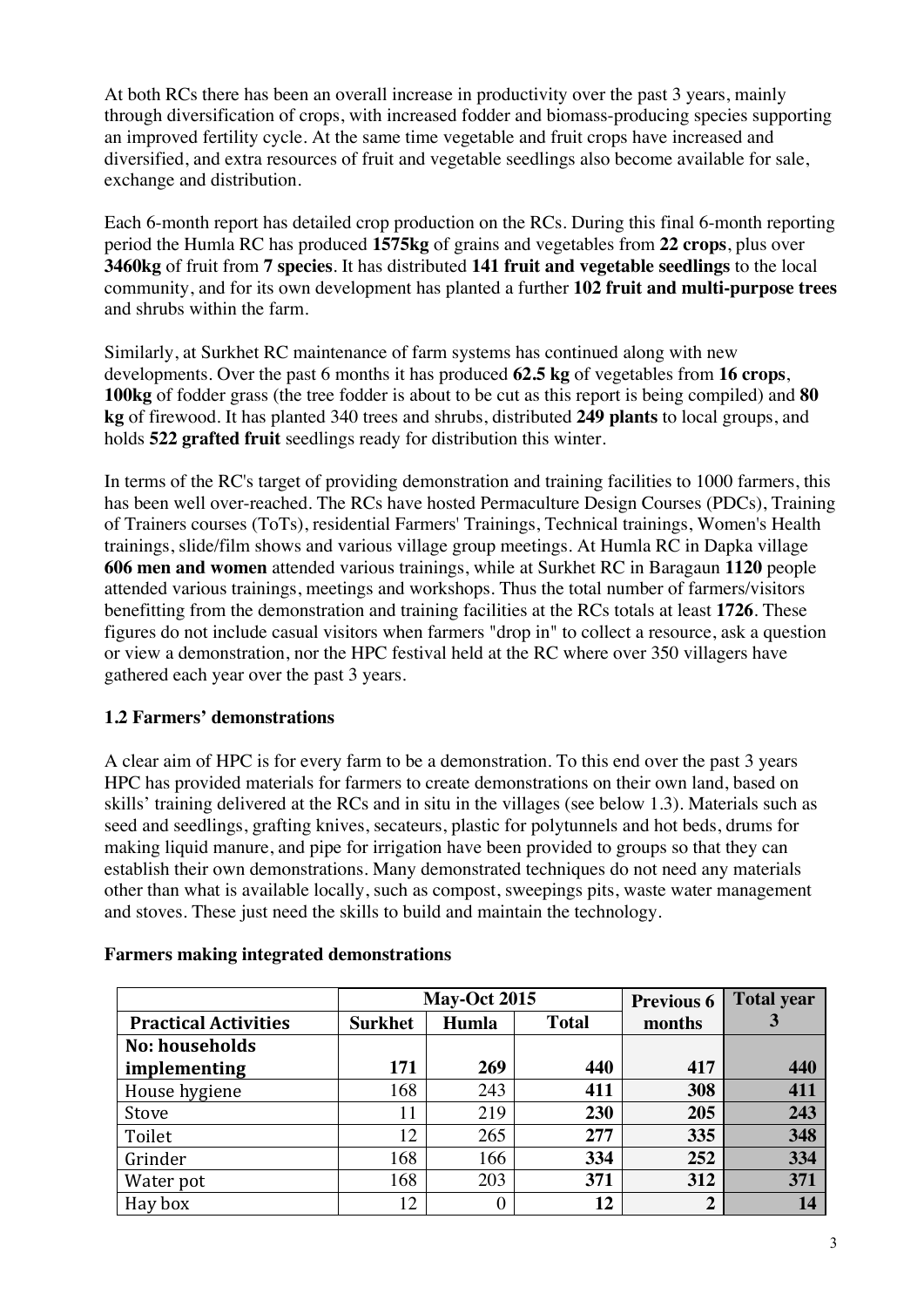| Sweepings                 | 26              | 152              | 178              | 190                     | 368             |
|---------------------------|-----------------|------------------|------------------|-------------------------|-----------------|
| Waste water               |                 |                  |                  |                         |                 |
| management                | 54              | 174              | 228              | 215                     | 251             |
| Plate/pot rack            | $\overline{37}$ | $\overline{55}$  | 92               | 111                     | 203             |
| Compost                   | 113             | 9                | 122              | 69                      | 191             |
| Fodder trough             | 5               | 16               | 21               | $\overline{\mathbf{3}}$ | 24              |
| Salt lick                 | $\overline{45}$ | 10               | 55               | 47                      | 102             |
| Kitchen                   |                 |                  |                  |                         |                 |
| garden/vegetables         | 166             | 221              | 387              | 165                     | 387             |
| Mulching                  | 18              | $\overline{2}$   | 20               | 3                       | 23              |
| Liquid manure             | 60              | 10               | 70               | 31                      | 101             |
| hot bed                   | $\overline{2}$  | 14               | 16               | $\overline{15}$         | 31              |
| Leaf pots                 | $\overline{57}$ | 100              | 157              | 10                      | 167             |
| Home nursery              | 30              | 203              | 233              | 41                      | 257             |
| Fruit nursery             | 33              | 125              | 158              | 120                     | 278             |
| Air nursery               | $\overline{13}$ | $\boldsymbol{0}$ | 13               | 13                      | $\overline{26}$ |
| Off season onions         | $\mathbf{0}$    | $\overline{56}$  | 56               | 30                      | 86              |
| Grafting                  | $\overline{54}$ | 132              | 186              | 182                     | 236             |
| <b>Budding</b>            | $\overline{0}$  | 69               | 69               | $\bf{0}$                | 69              |
| Top grafting              | 23              | 57               | 80               | 24                      | 104             |
| Air layering              | $\overline{56}$ | $\overline{23}$  | $\overline{79}$  | 39                      | 118             |
| Pot irrigation            | $\overline{56}$ | 14               | 70               | 43                      | 113             |
| Orchard                   | $\overline{53}$ | 120              | 173              | 53                      | 174             |
| Agro-forestry             | $\overline{30}$ | $\mathbf{1}$     | 59               | $\overline{\mathbf{3}}$ | $\overline{62}$ |
| <b>SRI</b>                | 49              | 32               | 81               | 24                      | 81              |
| Green manures             | 8               | 6                | 14               | 5                       | 19              |
| No till                   | $\overline{0}$  | $\overline{3}$   | 3                | $\overline{\mathbf{3}}$ | 6               |
| <b>Bamboo</b> cuttings    | $\overline{0}$  | $\overline{0}$   | $\boldsymbol{0}$ | $\boldsymbol{0}$        | $\bf{0}$        |
| Improved plough           | 170             | $\overline{31}$  | 201              | 33                      | 201             |
| <b>Fruit tree Pruning</b> | 49              | 136              | 185              | 137                     | 186             |
| Greenhouse                | $\overline{0}$  | 14               | 14               | 15                      | 15              |
| <b>Biomas compost</b>     | 33              | 9                | 42               | $\boldsymbol{0}$        | 42              |
| Double digging            | 12              | $\boldsymbol{0}$ | 12               | $\boldsymbol{0}$        | 12              |
| Urine collection & use    | $\overline{11}$ | $\overline{0}$   | $\overline{11}$  | $\boldsymbol{0}$        | $\overline{11}$ |

Most of these activities are illustrated in the Farmers' Handbook.

Demonstration farmers are divided into 3 categories. In the  $1<sup>st</sup>$  category farmers have attained the following:

- Taken Farmers' Training
- Taken PDC
- Taken ToT
- Competent at grafting and fruit nursery management
- Able to make smokeless stove
- Have planted at least 10 fruit trees on their land, and be competent at pruning
- Have planted at least 50 multi-purpose trees and shrubs in an agro-forestry design on their land
- Are using SRI in paddy areas
- Are growing vegetables and saving vegetable seeds
- Are able to manage greenhouse production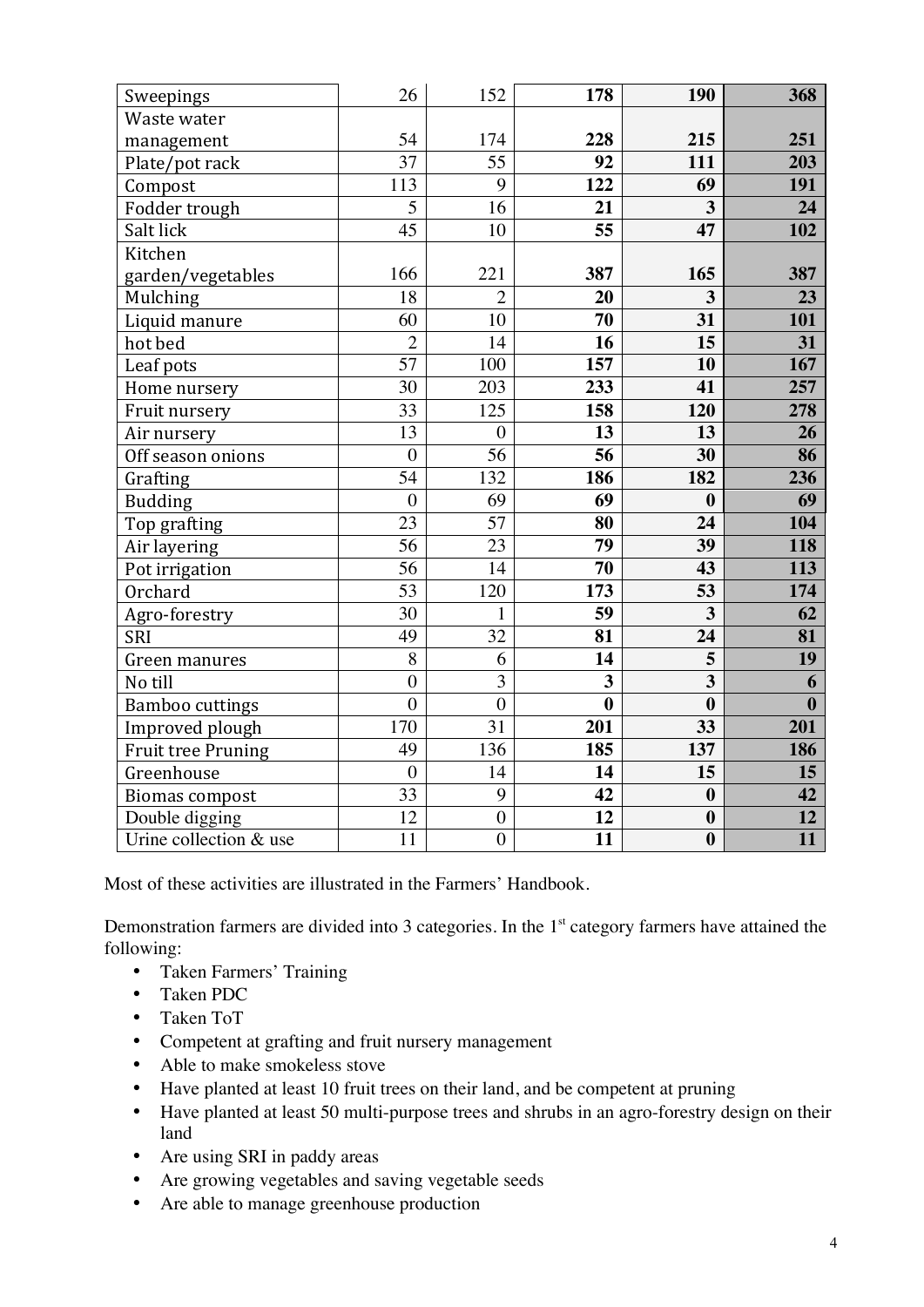- Are using at least 15 other techniques from the Farmers' Handbook
- Can provide training in any of the above

There are currently 19 farmers in this category, of whom 7 are HPC staff. The remainder qualify in the category of "Barefoot Consultant". In the  $2<sup>nd</sup>$  and  $3<sup>rd</sup>$  categories criteria are similar but to a lesser degree. All farmers need to have passed through the basic farmers' training and be implementing techniques on their own land. Some are just starting. The current distribution of the top 3 categories of demonstration farmer is as follows:

|              | Category 1   Category 2 | Category3 | <b>Total</b> |
|--------------|-------------------------|-----------|--------------|
| Humla        |                         |           | 40           |
| Surkhet      |                         |           | 64           |
| <b>Total</b> | 40                      | 45        | 104          |

## **Fruit and multi-purpose tree production**

Over the summer **13,776 seedlings** have been planted in Surkhet and Humla, comprising **2654 fruit** trees **(19 species)** and **12,496 multi-purpose agroforestry** trees and shrubs **(42 species)**.

Over the past 3 years a summary of all seedlings planted is as follows:

|              | 2014-2015 |         | 2013-2014    |       |         | 2012-2013    |       |         |              |
|--------------|-----------|---------|--------------|-------|---------|--------------|-------|---------|--------------|
|              | Humla     | Surkhet | <b>Total</b> | Humla | Surkhet | <b>Total</b> | Humla | Surkhet | <b>Total</b> |
| Total        | 1869      | 12001   | 13870        | 318   | 5832    | 6150         | 112   | 5680    | 5792         |
| Total fruit  | 1408      | 1246    | 2654         | 1378  | 712     | 2090         | 561   | 910     | 1471         |
| <b>Total</b> |           |         |              |       |         |              |       |         |              |
| seedlings    | 3277      | 13247   | 16524        | 1696  | 6544    | 8240         | 673   | 6590    | 7263         |

|              | <b>Total 3 years</b> |                |              |  |  |  |
|--------------|----------------------|----------------|--------------|--|--|--|
|              | Humla                | <b>Surkhet</b> | <b>Total</b> |  |  |  |
| Total        | 2299                 | 23513          | 25812        |  |  |  |
| Total fruit  | 2447                 | 2394           | 4841         |  |  |  |
| <b>Total</b> |                      |                |              |  |  |  |
| seedlings    | 4746                 | 25907          | 30653        |  |  |  |

**Grafting** and **top working** of fruit trees has been a particularly popular skill to learn, with dozens of farmers becoming competent, and supplied with good quality grafting knives have achieved the following results:

|                | <b>Total 3 years</b> | <b>Total</b>   |          |
|----------------|----------------------|----------------|----------|
| <b>Species</b> | Humla                | <b>Surkhet</b> | Grafting |
| Apple          | 4352                 |                | 4352     |
| Pear           | 483                  | 1028           | 1511     |
| Peach          | 2192                 | 358            | 2550     |
| Plum           | 2104                 | 478            | 2582     |
| Apricot        | 409                  | 393            | 802      |
| Walnut         | 411                  | 664            | 1075     |
| Almond         | 133                  | 266            | 399      |
| Wild apricot   | 16                   | 8              | 24       |
| Wild almond    | 33                   |                | 33       |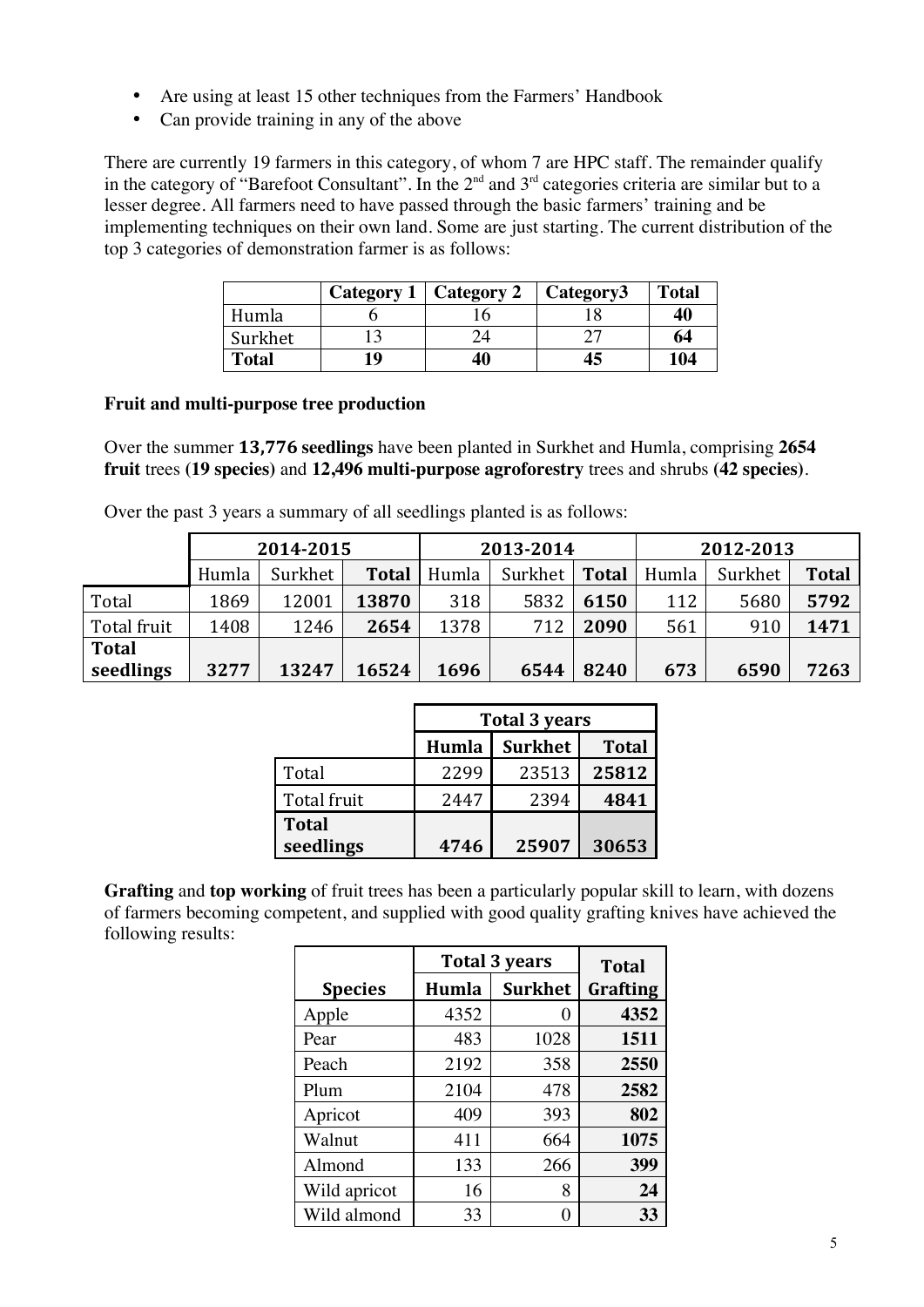| Crab apple   | 10    |      | 10    |
|--------------|-------|------|-------|
| Cherry       |       | 32   | 32    |
| Orange       |       |      |       |
| Lemon        |       | 196  | 199   |
| Lime         |       |      |       |
| Damson       | 50    |      | 56    |
| <b>Total</b> | 10197 | 3436 | 13633 |

#### **Smokeless Stoves**

HPC staff and Barefoot Consultants have continued to expand the area of villages able to build and maintain smokeless stoves in Humla and Surkhet. In 4 new villages of Kalika VDC (Lauthi, Pamsa, Kakhe 1 & 2) of Humla, **234 stoves** have been built over the past year. A national NGO working in Humla, the Water Resources Program, have provided an incentive of NRs 1000/- to each household in their area to successfully build and use the stove. Previously the same NGO was considering importing iron stoves but thanks to lobbying by villagers they instead decided to support expansion of HPC's model.

The smokeless stoves program has been one of the most successful aspects of HPC's programs in Humla, with significant, measurable impacts achieved in terms of firewood saved and improved health as well as resulting time savings.

## **SRI Rice Farming**

Numbers of farmers growing rice using SRI principles continue to grow steadily. At the start of this phase there were 17 farmers practicing SRI ( Surkhet 11 and Humla 6), currently there are **81 farmers (Surkhet 49, Humla 32**) practicing. The past years' uncertain weather patterns, and especially this year's summer drought due to the early end of the monsoon has favoured this technique because of its reduced use of water and the fact that the rice plants' roots are able to grow deeper to where moisture can still be found.

#### **Community Funds**

Over the past 3 years HPC has supported community groups to create and operate their own micro-finance systems from community funds set up for that purpose. These funds are collected usually on a monthly basis from each member, and used to provide loans for small business initiatives and in some cases emergency relief where needed. The current audit puts the total held in community funds at **NRs 1,079,833/- (GB£ 6750, US\$10,200)** of which **NRs 823,810/-** has been provided in loans.

HPC provides training to all its groups in establishment and maintenance of village micro-credit funds. It also provides passbooks for group members to keep funds' records in. HPC provides an auditing service. This reporting period's audit is summarised below:

|              | Loans given | <b>Expenses</b> | Cash   | <b>Total NRs</b> | GB£  |
|--------------|-------------|-----------------|--------|------------------|------|
| Humla        |             | 17530           | 119330 | 136,860          | 855  |
| Surkhet      | 823810      | 98148           | 21015  | 942.973          | 5900 |
| <b>Total</b> | 823810      | 115678          | 140345 | 1,079,833        | 6755 |

## **1.3 Farmers' Training**

One of HPC's main focus areas is provision of training to farmers in decreased input, improved output sustainable agriculture techniques. Different formats of farmers' training have been developed over the years, and in the first 1-year phase of this project, infrastructure was set up to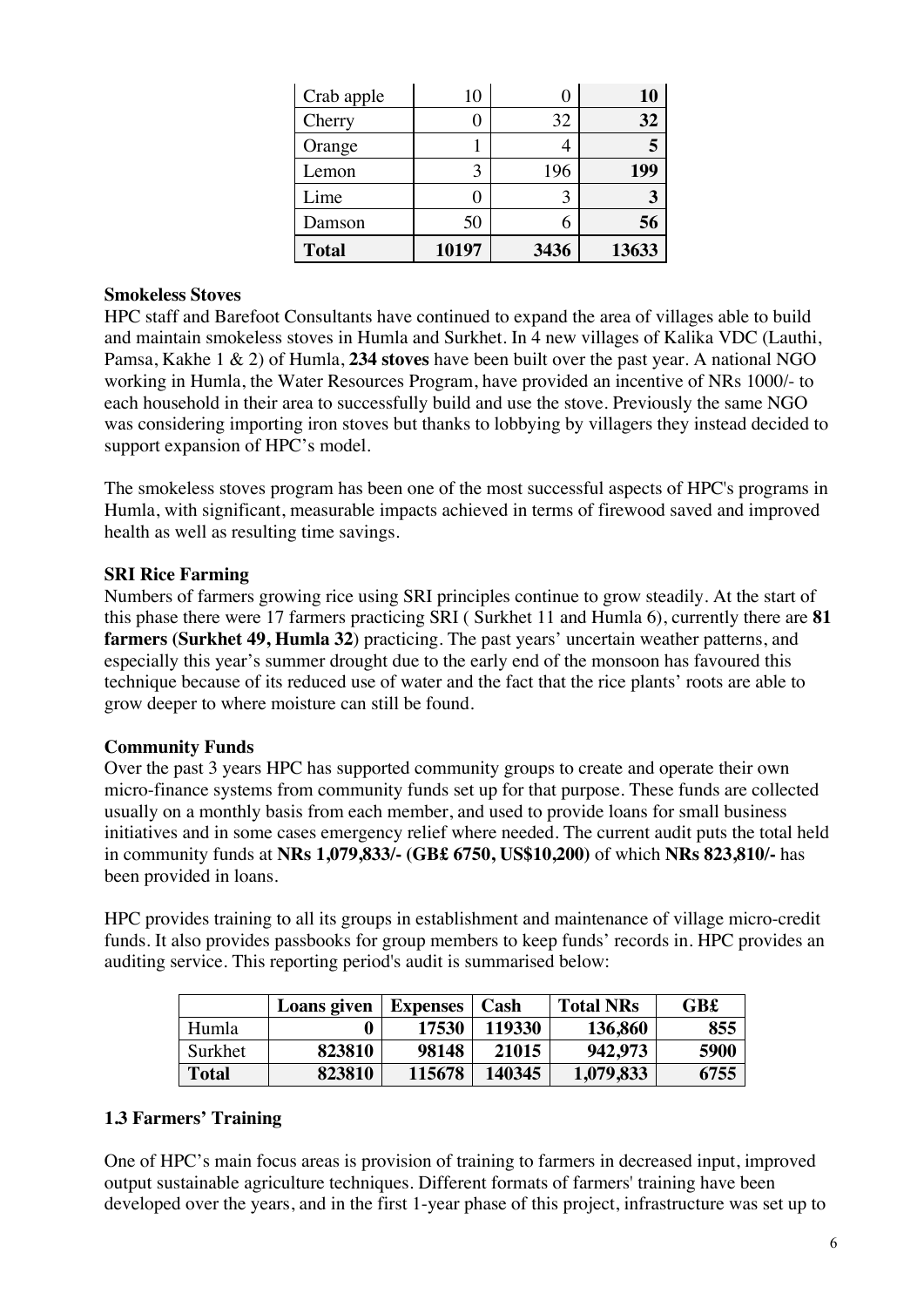enable training to be increased to reach a greater number of farmers. The infrastructure started with the establishment of the Resource Centres (RCs) in Surkhet and Humla, with solar power and facilities to run courses. At the same time training of trainers' courses have increased the capacity of staff and farmers to teach others. Further tools such as slide projectors and other training materials have since been added to the resource list, and trainings have continued throughout the current 3-year project period. There are 3 main formats: residential 5-day farmers training held at the Resource Centres (RCs); mobile 3-day trainings held in the villages, and short single-topic trainings of 30 minutes to a few hours, which may be held at the RC or in the villages. Topics are decided depending on season and stakeholder needs. Mobile trainings may be general or for specific topics such as livestock health (see below 1.4) or women's health (see below 2.1). In this period technical trainings have included stove making, budding, seedlings planting, jam making, air layering, leaf pots, SRI rice cultivation and beekeeping.

|                                  |                  |             | <b>Participants</b> |          |              |
|----------------------------------|------------------|-------------|---------------------|----------|--------------|
|                                  | No:              |             |                     |          |              |
| <b>Surkhet</b>                   | <b>Trainings</b> | <b>Days</b> | Women               | Men      | <b>Total</b> |
| Residential Farmers' Training    |                  | 5           | 9                   | 7        | 16           |
| Organisational Capacity training | $\Omega$         | $\theta$    | $\theta$            | $\Omega$ | 0            |
| <b>Mobile Farmers' Training</b>  | 4                | 14          | 27                  | 49       | 76           |
| <b>Technical Trainings</b>       | 37               | 9           | 189                 | 192      | 381          |
| <b>Total</b>                     | 42               | 28          | 225                 | 248      | 473          |
| Humla                            |                  |             |                     |          |              |
| Residential Farmers' Training    | 1                | 5           | $\tau$              | 12       | 19           |
| Mobile Farmers' Training         | $\overline{2}$   | 3           | 9                   | 13       | 22           |
| Mobile Livestock training        | 1                | 3           | 8                   | 7        | 15           |
| <b>Technical Trainings</b>       | 56               | 35          | 181                 | 228      | 409          |
| <b>Total</b>                     | 60               | 46          | 205                 | 260      | 465          |
| <b>Total All Areas</b>           | 102              | 74          | 430                 | 508      | 938          |
| Last reporting period            | 65               | 96          | 437                 | 352      | 789          |
| Total for the year Oct 14-Oct 15 | 167              | 170         | 867                 | 860      | 1727         |

Over the past 3 years the training achievements are as follows:

|                      | No:              |      | <b>Participants</b> |      |              |
|----------------------|------------------|------|---------------------|------|--------------|
|                      | <b>Trainings</b> | Days | Women               | Men  | <b>Total</b> |
| <b>Year 1</b>        | 188              | 249  | 931                 | 955  | 1886         |
| <b>Year 2</b>        | 147              | 189  | 803                 | 841  | 1644         |
| Year 3               | 167              | 170  | 867                 | 860  | 1727         |
| <b>Total 3 years</b> | 502              | 608  | 2601                | 2656 | 5257         |

#### **Slide and Film shows**

Slide and film shows have continued in HPC working areas and have also been used in new areas requesting program participation. HPC's home-made films are also being shown widely. In Humla, slides and film shows have been shown in **15 villages** to **1231 women, men and children**. One of these shows was at a traditional local festival where a new film made by HPC staff in Humla about **Seed Saving** was shown, along with the Effects of Child Marriage to over **350** festival attendees.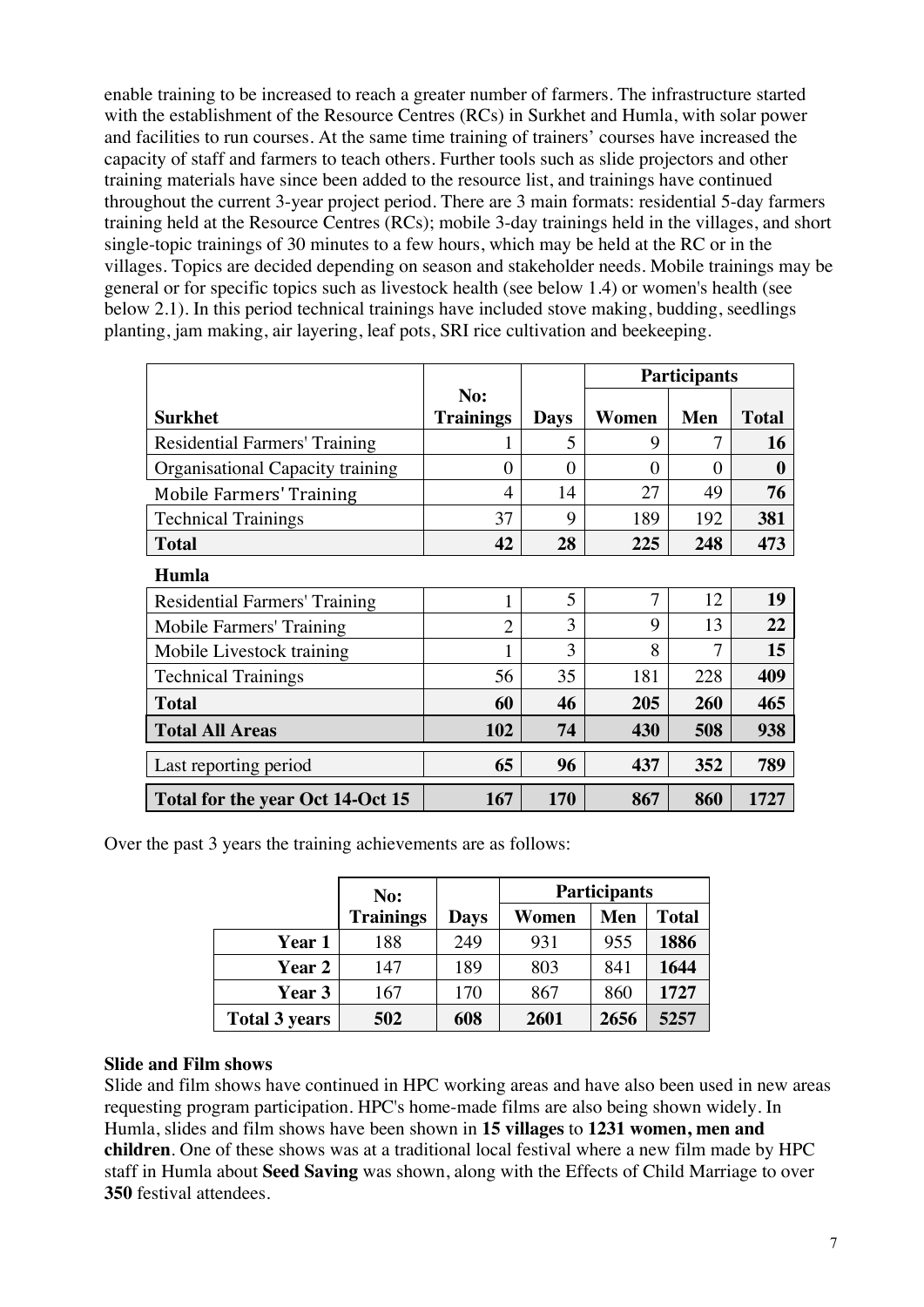## **1.4 Livestock**

HPC's Livestock program encompasses 3 main areas: farmers' training, stock treatment and provision of improved breeds. Training has been on-going as part of HPC's integrated farmers' training (5 days), as part of 3-day mobile training and as specialist 1 to 3 day courses. These courses are now largely taught by barefoot consultants that have been trained in livestock health. Over the past 3 years **551 farmers** have been trained in livestock health in Surkhet and Humlka.

For treatment of livestock, trained technicians have been providing clinics in each village. A summary is given below.

|         | Cow | <b>Buffalo</b> | Goat/<br>sheep | Pig      | <b>Horse</b> | <b>Chicken</b> | <b>Total</b> |
|---------|-----|----------------|----------------|----------|--------------|----------------|--------------|
| Humla   | 282 | 14             | 121            |          |              |                | 418          |
| Surkhet | 14  | 26             | 618            | 0        |              | 204            | 862          |
| Total   | 296 | 40             | 739            | $\bf{0}$ |              | 204            | 1280         |

Livestock treatment: Combined summary for this reporting period

| <b>Treatment</b>  | Humla | <b>Surkhet</b> | <b>Total</b> |
|-------------------|-------|----------------|--------------|
| Internal parasite | 189   | 807            | 996          |
| External parasite | 142   |                | 142          |
| Castration        | 12    | 55             |              |
| wound             | 6     |                |              |
| virus             | Q     |                | q            |
| Colic/diarroea    | 60    |                | 60           |
| <b>Total</b>      | 418   | 862            | 1280         |

Over the past **12 months** the combined summary of livestock treatment is as follows (including health camps held in the previous reporting period, and village visits):

| 2014-2015                                                                                    |    |      |   |  |     |      |  |  |  |  |
|----------------------------------------------------------------------------------------------|----|------|---|--|-----|------|--|--|--|--|
| <b>Buffalo</b><br><b>Chicken</b><br>Cow<br><b>Horse</b><br>goat/sheep<br><b>Total</b><br>pig |    |      |   |  |     |      |  |  |  |  |
| 561                                                                                          | 36 | 217  |   |  |     | 815  |  |  |  |  |
| 29                                                                                           |    | 924  |   |  | 204 | 1197 |  |  |  |  |
| 590                                                                                          | 76 | 1141 | 0 |  | 204 | 2012 |  |  |  |  |

| 2014-2015                                                   |     |      |      |  |  |  |  |  |  |
|-------------------------------------------------------------|-----|------|------|--|--|--|--|--|--|
| <b>Total</b><br>Humla<br><b>Surkhet</b><br><b>Treatment</b> |     |      |      |  |  |  |  |  |  |
| Internal parasite                                           | 370 | 1120 | 1490 |  |  |  |  |  |  |
| External parasite                                           | 287 |      | 287  |  |  |  |  |  |  |
| Castration                                                  | 28  | 77   | 105  |  |  |  |  |  |  |
| wound                                                       | 6   |      | 6    |  |  |  |  |  |  |
| virus                                                       | 9   |      | 9    |  |  |  |  |  |  |
| Colic/diarroea                                              | 115 |      | 115  |  |  |  |  |  |  |
| total                                                       | 815 | 1197 | 2012 |  |  |  |  |  |  |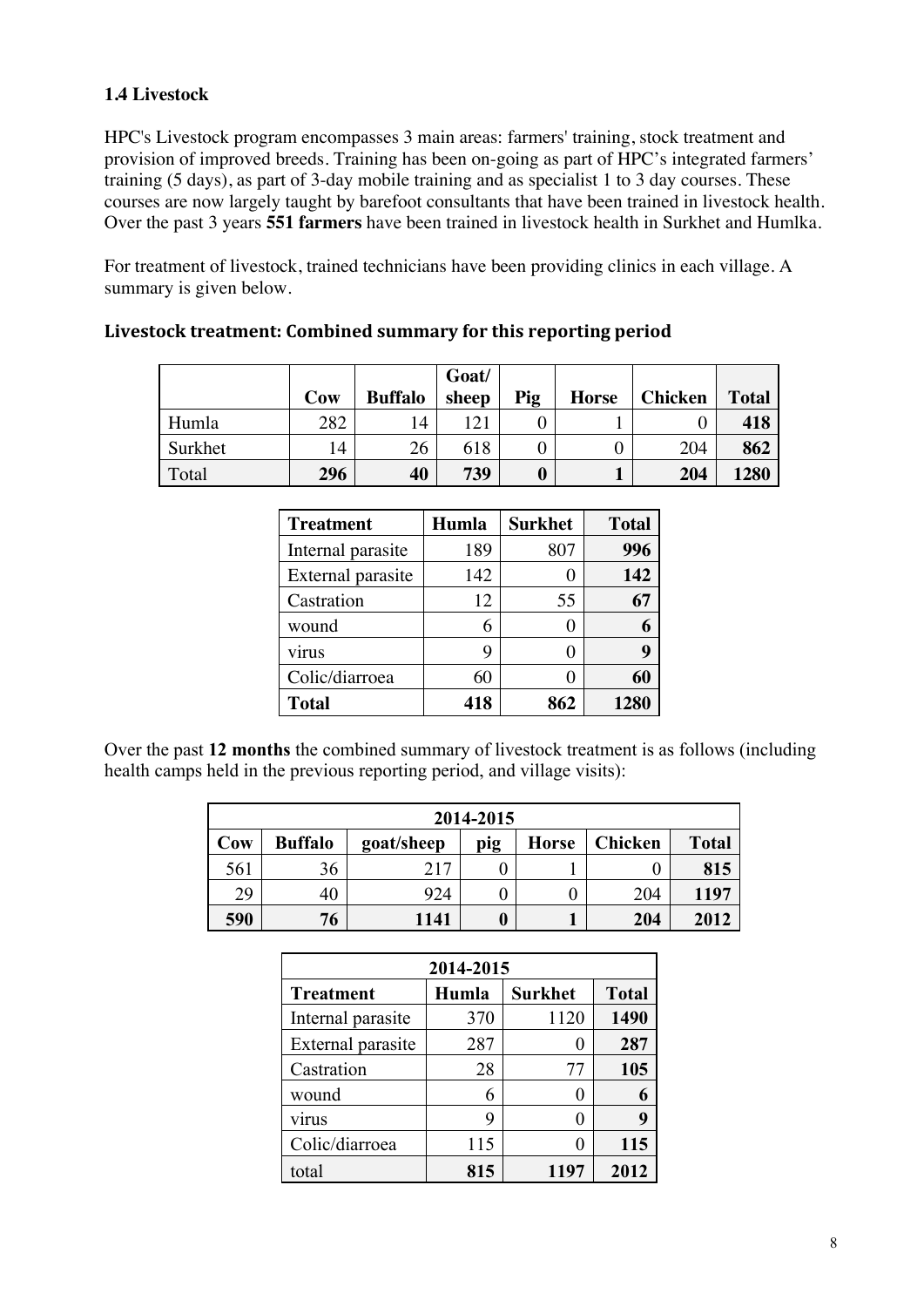Over the entire 3-year implementation period of Phase 2 the livestock treatment records are as follows:

| <b>Total 3 Years</b> |                                                                                       |      |   |   |     |      |  |  |  |  |
|----------------------|---------------------------------------------------------------------------------------|------|---|---|-----|------|--|--|--|--|
| Cow                  | <b>Buffalo</b><br>pig<br><b>Chicken</b><br><b>Total</b><br><b>Horse</b><br>goat/sheep |      |   |   |     |      |  |  |  |  |
| 1083                 | 80                                                                                    | 707  |   |   |     | 1878 |  |  |  |  |
| 85                   | 81                                                                                    | 2022 |   |   | 204 | 2400 |  |  |  |  |
| 1168                 | 161                                                                                   | 2729 | 8 | 4 | 208 | 4278 |  |  |  |  |

| <b>Total 3 Years</b>                                        |      |      |      |  |  |  |  |  |  |
|-------------------------------------------------------------|------|------|------|--|--|--|--|--|--|
| <b>Surkhet</b><br>Humla<br><b>Total</b><br><b>Treatment</b> |      |      |      |  |  |  |  |  |  |
| Internal parasite                                           | 1081 | 2296 | 3377 |  |  |  |  |  |  |
| External parasite                                           | 560  |      | 560  |  |  |  |  |  |  |
| Castration                                                  | 103  | 104  | 207  |  |  |  |  |  |  |
| wound                                                       | 6    |      |      |  |  |  |  |  |  |
| virus                                                       | 9    |      |      |  |  |  |  |  |  |
| Colic/diarrhea                                              | 119  |      | 119  |  |  |  |  |  |  |
| total                                                       | 1878 | 2400 | 4278 |  |  |  |  |  |  |

## **Breed Improvement**

This aspect has involved the sourcing of improved varieties of cow, buffalo, goat and pig and providing to groups to use for breeding purposes. Over 3 years, **14 improved livestock** have been supplied to groups in Humla and Surkhet.

## **1.5 Irrigation**

The 2 irrigation systems in Pakhapani and Salgadhi villages reported as in process in the last report are now complete, with **17 households** benefitting (42 female and 61 male) and **14.0 Ha irrigated**. Meanwhile 4 new systems have been started during this reporting period, of which 2 are complete, both in and around Baragaun village and comprising **11 households** (38 female and 40 male) and **4.4Ha irrigated**. The other 2 are in process in Salgadhi and Pakhapani villages and are additions to the previous systems, extending the irrigation to an additional **12.4Ha** for a further **16 households** (38 female and 48 male).

| No:          |                      | <b>Beneficiaries</b> |        | Area | Local |                   |                             |
|--------------|----------------------|----------------------|--------|------|-------|-------------------|-----------------------------|
| Year         | Villages/<br>systems | House<br>holds       | female | male | Total | irrigated<br>(Ha) | contribution<br>person/days |
| 2012-13      | 6                    | 63                   | 122    | 146  | 268   | 25.2              | 759                         |
| 2013-14      |                      | 95                   | 341    | 416  | 757   | 24.0              | 1127                        |
| 2014-15      | 6                    | 64                   | 118    | 149  | 267   | 30.8              | 370                         |
| <b>Total</b> | 16                   | 222                  | 581    | 711  | 1292  | 80.0              | 2256                        |

Over the 3 year reporting period of Phase 3, a summary of irrigation achievements is as follows:

## **2. HEALTH PROGRAM**

## **2.1 Women's Health Program (WHP)**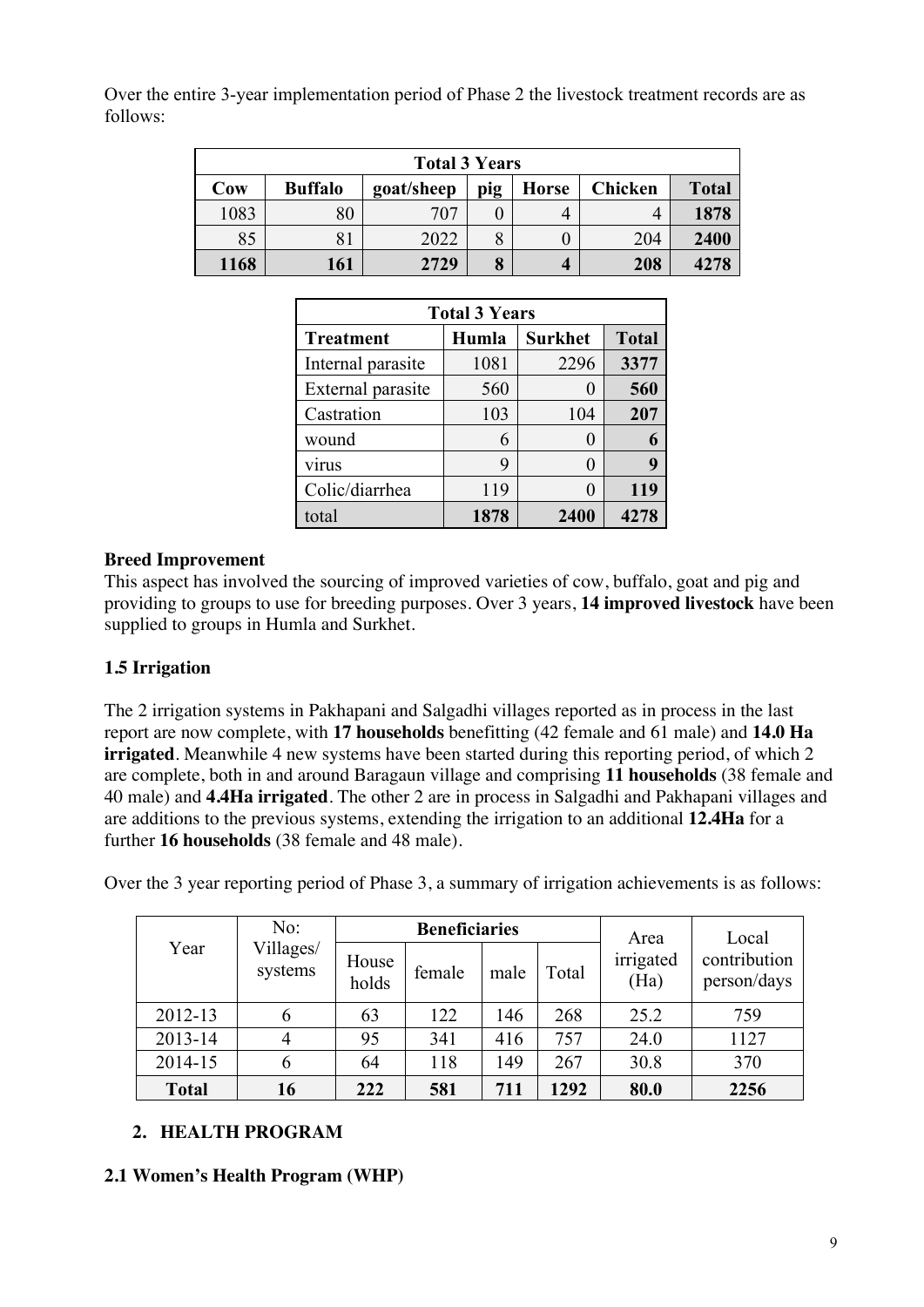HPC' Women's Health Program works around 3 main activities: training, health camps and networking. Women's Health Training (WHT) takes place through residential 5-7 day trainings at the resource centres and mobile 3-day courses run in the villages. Short half to 1 day trainings and workshops are also provided.

Women's Health Camps (WHCs) have taken place each year in both districts and involve a trained team of specialists providing diagnosis, counseling, treatment and referral services as well as educational classes to attendees of the camps.

The Women's Health Network (WHN) involves meetings between women active in the trainings and camps where they discuss issues, develop strategies and plan events including the WHTs and **WHCs** 

## **Women's Health Training (WHT)**

During this reporting period 1 residential WHT has been held in Humla for **21 women** and a further **123 women** were trained in **6 mobile trainings** in various villages. In Surkhet, **122 women** were trained **in 5 mobile trainings**. In total this year **36 women** attended the residential WHT and **377 women** were trained in the mobile trainings.

Over the past 3 years, **59 WH trainings** have been attended by **1232 women and 18 men**.

## **Humla Women's Health Camp (WHC)**

In Humla the residential WHT was followed by a Women's Health Camp (WHC) where **216 women** received diagnosis, treatment and counseling, and 5 women were referred to district hospitals for further diagnosis and treatment.

A similar health camp was provided in Surkhet in March and was detailed in the previous report. The table below combines results from the two Women's Health Camps

| 12 months             |     | Diagnosis & Treatment | Referral |   |       |
|-----------------------|-----|-----------------------|----------|---|-------|
| <b>Oct 14-Sept 15</b> |     | m                     |          | m | total |
| <b>Surkhet</b>        |     |                       |          |   | 128   |
| Humla                 | 211 |                       |          |   | 216   |
| <b>Total</b>          | 338 |                       |          |   | 344   |

Over 3 years the total numbers of women benefitting from the WHCs are as follows:

| <b>Total 3 Years</b> | Diagnosis & Treatment | Referral |    |   |       |
|----------------------|-----------------------|----------|----|---|-------|
|                      |                       | m        |    | m | total |
| <b>Surkhet</b>       | 281                   |          |    |   | 291   |
| Humla                | 538                   |          |    |   | 561   |
| <b>Total</b>         | 819                   | 19       | 14 |   | 852   |

## **Herbs for Women's Health Book published**

When the Farmers' Handbook (FHB) was first published in 2001 another publication, **Herbs for Women's Health**, was also published. This has recently been updated and **1000** copies republished for distribution in HPC areas and is also distributed to other organisations from Sunrise Farm in Kathmandu (who are also acting as distributors for the FHB).

#### **Women's Health Network (WHN)**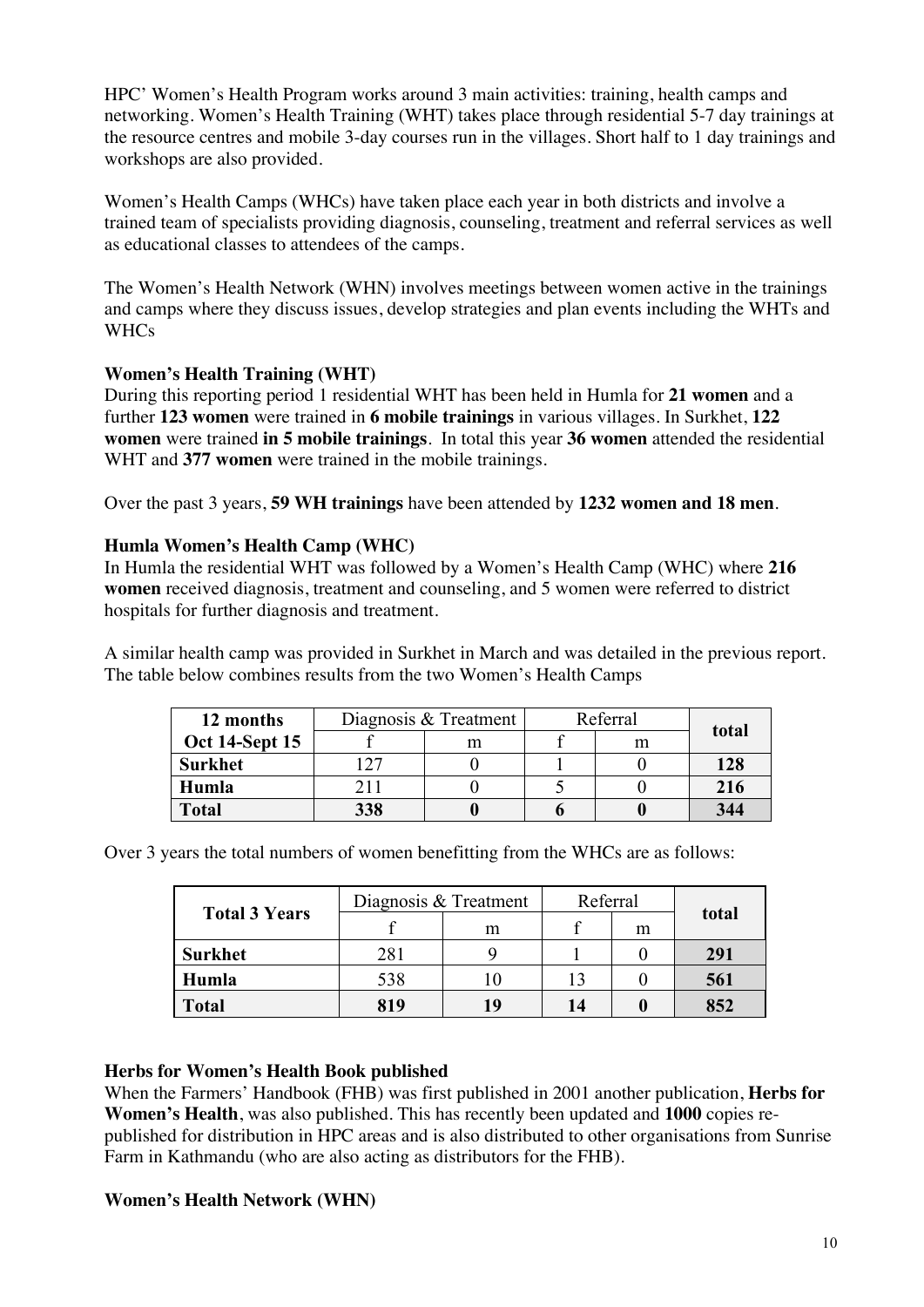In this reporting period 3 WHN meetings have been held in Humla and 2 in Surkhet, a total of 78 women participated. Discussion topics included preparation for WHTs and WHCs, review and evaluation of WHT and WHC activities, herb farming, training requests and ways to make WHNs more active.

## **2.2 Drinking Water**

HPC has used its traditional method of non-cement tanks to capture springs before piping water through break tanks to tap stands in the villages. Drinking water systems usually have an irrigation component integrated through attachment of pipes to taps and through waste water use from the tap stands.

During this reporting period **4 drinking water systems** have been completed, including one for the Primary school in Baragaun. A further **3 systems** are **in progress** and will be completed within this year.

|              | No:                  | No:  | <b>Beneficiaries</b> |        |      |       |           | community    |
|--------------|----------------------|------|----------------------|--------|------|-------|-----------|--------------|
| Year         | villages/<br>systems | taps | Households           | female | male | total | livestock | contribution |
| 2012-13      |                      | 48   | 53                   | 164    | 198  | 362   | 657       | 812          |
| 2013-14      |                      | 49   | 85                   | 270    | 296  | 566   | 1535      | 1132         |
| 2014-15      |                      | 29   | 128                  | 608    | 614  | 1222  | 934       | 546          |
| <b>Total</b> | 19                   | 126  | 266                  | 1042   | 1108 | 2150  | 31 26     | 2490         |

A summary of achievements over 3 years in the drinking water program is given below:

## **3. EDUCATION PROGRAM**

## **3.1 Practical Literacy Classes**

This activity involves running practical literacy classes in Humla and Surkhet. The PLCs combine Freirian literacy principles with HPCs unique collection of practical activities based on the Farmers' Handbook (FHB), an easy-to-read compendium of over 40 farmer-friendly methods to increase domestic household and farm productivity. PLC participants learn letters and words, and later sentences, that form topics from the FHB such as stove, nursery, toilet, hygiene, diet, fruit tree grafting, etc. At the same time as developing their literacy skills, they also apply the methods in their own houses and fields.

This year 2 classes have run in each district. In Humla **20 women and 13 men** have completed the PLC, and in Surkhet **21 women** have completed the course, **total 54**.

**Four PLCs** have operated each year throughout the project. The summary is:

|              | women | men | total |
|--------------|-------|-----|-------|
| Surkhet      | 100   |     | 108   |
| Humla        | 128   | 16  | 144   |
| <b>Total</b> | 228   | 24  | 252   |

## **3.2 Schools' Program**

In Humla during this reporting period, a students' competition was held at the high school involving students from 4 primary and secondary schools in the area. There were 3 competitions. The first involved a quiz, in which half the questions involved permaculture-related questions and the rest on general education. The second part was a facilitated debate between the values and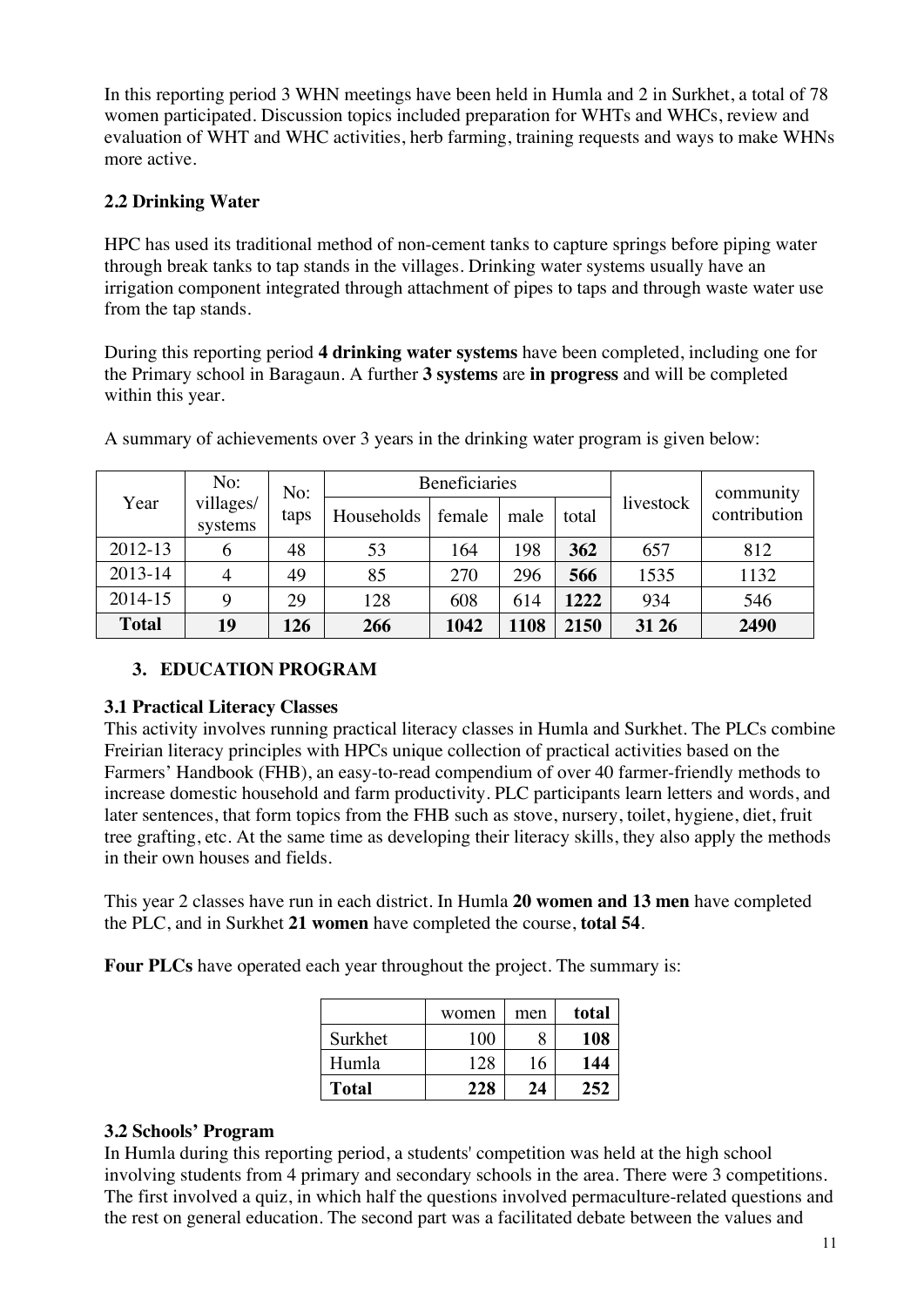advantages of practical (vocational) verses conventional education. The third part was a lecture competition on the subject of climate change effects and mitigation. Over 300 students, teachers and parents attended.

This school activity has given students, teachers and parents, the opportunity to learn about HPC's program in relation to its vocational training principles, permaculture, and its awareness-raising program on climate change that has been running since the start of the project in 2012.

Also in Humla, HPC has provided financial support to make furniture for **Banadev Primary School** in Maspur. Five benches were made.

In Surkhet classes have continued to be provided at **Sidheswori Primary School** in Baragaun, Subbatol and Khaltakura schools. Details are below:

| Topic                     | Hours          | Girls |     | Boys Total | Outputs                                                   |
|---------------------------|----------------|-------|-----|------------|-----------------------------------------------------------|
| Fruit nursery             |                | 5     | 6   | 11         | 1 fruit nursery made                                      |
| Benefits of<br>vegetables |                | 10    | 15  | 25         | Students lean the nutritional benefits                    |
| Sweepings pit             | 0.3            | 11    | 9   | 20         | 2 pits made for compostable and non-<br>compostable waste |
|                           |                |       |     |            | Benefits & methods of house/kitchen                       |
| Hygiene                   |                | 13    | 12  | 25         | hygiene                                                   |
| Weeding                   | $\overline{2}$ | 15    | 17  | 32         | Fruit nursery weeded                                      |
| Pruning                   |                | 8     | 10  | 18         | 4 pear trees pruned                                       |
| Classroom hygiene         | 2              | 20    | 20  | 40         | Classes cleaned                                           |
| Plastic waste             |                | 9     | 8   | 17         | Recycling of plastic into useful items                    |
| Personal hygiene          | 2.3            | 15    | 17  | 32         | Benefits & methods of personal hygiene                    |
| Green manures             | 2              | 4     | 5   | 9          | Mustard green manure sown                                 |
| Total                     | 13.6           | 110   | 119 | 229        |                                                           |
| Total last year           | 17             | 53    | 55  | 108        |                                                           |
| Total children taught     | 30.6 hrs       | 163   | 174 | 337        |                                                           |

Over the 3 years, **6 schools** have received support in Surkhet and 3 in Humla. Support has included furniture, roofing, drinking water systems, toilets, grafted fruit seedlings, white/black boards, carpet and prizes (books, pens, etc.) to students for achievements in learning and school maintenance.

## **3.3 Education materials**

In this reporting period a further **50 Farmers' Handbooks** have been purchased and 1000 copies of the Herbs for Women's Health book published and brought to HPC for distribution in its areas (the latter has been completed under the Women's Health program. Over 3 years HPC has distributed **200 farmers handbooks**, **500** booklets on **Livestock Health Management** and now the **Herbs for Women's Health** booklet. In addition it has produced **4 videos** about smokeless stoves, nutrition, the importance of local seeds and biodiversity, and seed saving.

## **4. LIVELIHOODS PROGRAM**

## **4.1 Beekeeping**

As this year's Autumn honey season gets under way unseasonal drought followed by rain is threatening to reduce the crop, while bee numbers continue to appear to be falling. HPC is proactively working to provide better training for beekeepers and planting trees that will increase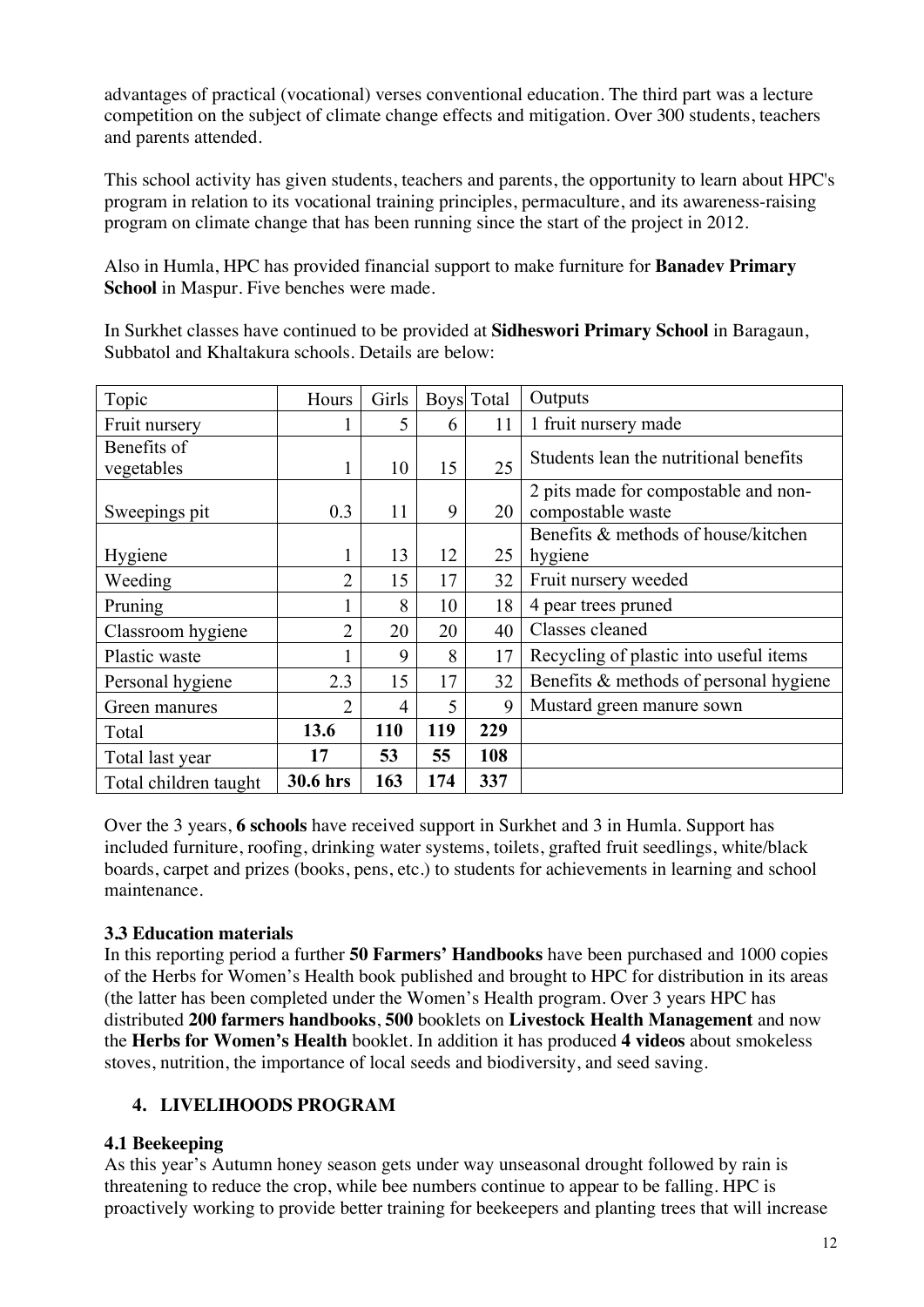bee forage. Over the past 2 years nearly **400 seedlings** of the important **Chiuri** tree have been planted by HPC groups in Surkhet, though it will take 5-6 years until they start to flower. HPC plans to research propagation methods such as air layering, in order to try and speed up the flowering process.

Over the past 3 years training in beekeeping and hive construction has been provided to **109 famers**; **115 hives** have been constructed; **NRs 210,000/-** earned from sales of **10 kg beeswax** and **453kg honey**

## **4.2 Vegetable seed production**

Seed production training has been provided over the 3 year period and to date 183 farmers have been trained. In the first 2 years just over **10kg** of seed was produced of 6 varieties of vegetable. This year production has jumped to a massive **141.5kg** of vegetable seed from 24 species, comprising from Humla **82.54kg (17 varieties)** and from Surkhet **58.95kg (12 varieties).**

## **Surkhet seed donated to earthquake-hit regions**

In response to the devastating earthquakes that hit central Nepal in April/May of this year, HPC farmers from Surkhet pooled resources to send half of their seed output to farmers in earthquakehit areas of Sindhupalchowk, Kavre and Nuwakot districts. Here catastrophic loss of seed has been recorded in many communities. **Thirty kg** of vegetable seed was sent in time for summer planting, made of radish, broadleaf mustard, coriander, fenugreek, pea, broad (fava) bean, lentil, fennel, chick pea and beans. All are open-pollinated seed thus farmers are able to continue to save them for expansion of future crops. This effort was facilitated by the **Kamala Foundation** (KF) who have been assisting in relief and reconstruction programs and have been sourcing seed from other organisations within and outside of Nepal. Members of KF have also received the Permaculture Design Course from HPC.

## **4.3 Sewing**

Although this activity was completed last year HPC has been monitoring the activities of the 7 farmers that took the sewing training and were provided with sewing machines, 2 in Surkhet and 5 in Humla. They have found that the tailors' current income averages between 6000/- per month (Humla) to 12000/- per month (Surkhet).

## **4.4 Herbs development**

HPC has recognised the value of local biodiversity in all its uses. One of these is the value of local medicinal herbs, both as a health service and as an income earner. The focus is on locally produced for local need and sustainably harvested and processed to increase value at source.

Humla is a rich source of nationally and internationally traded herbal products, but many are over-exploited and prone to local extinction, or are sold at very low prices for the collector. By consciously cultivating the plants their harvestable quantity can be assured. This year the following plants have been cultivated, harvested and marketed by HPC groups in Humla:

| Herb   |                      | kg production | rate NRs/kg | total NRs |
|--------|----------------------|---------------|-------------|-----------|
| Tito   |                      |               | 500         | 2500      |
| Atis   | <b>Aconitum</b>      | 50            | 450         | 22500     |
|        | <b>Heterothyllum</b> |               |             |           |
| Satuwa |                      |               | 4000        | 40000     |
| total  |                      | 65            |             | 65000     |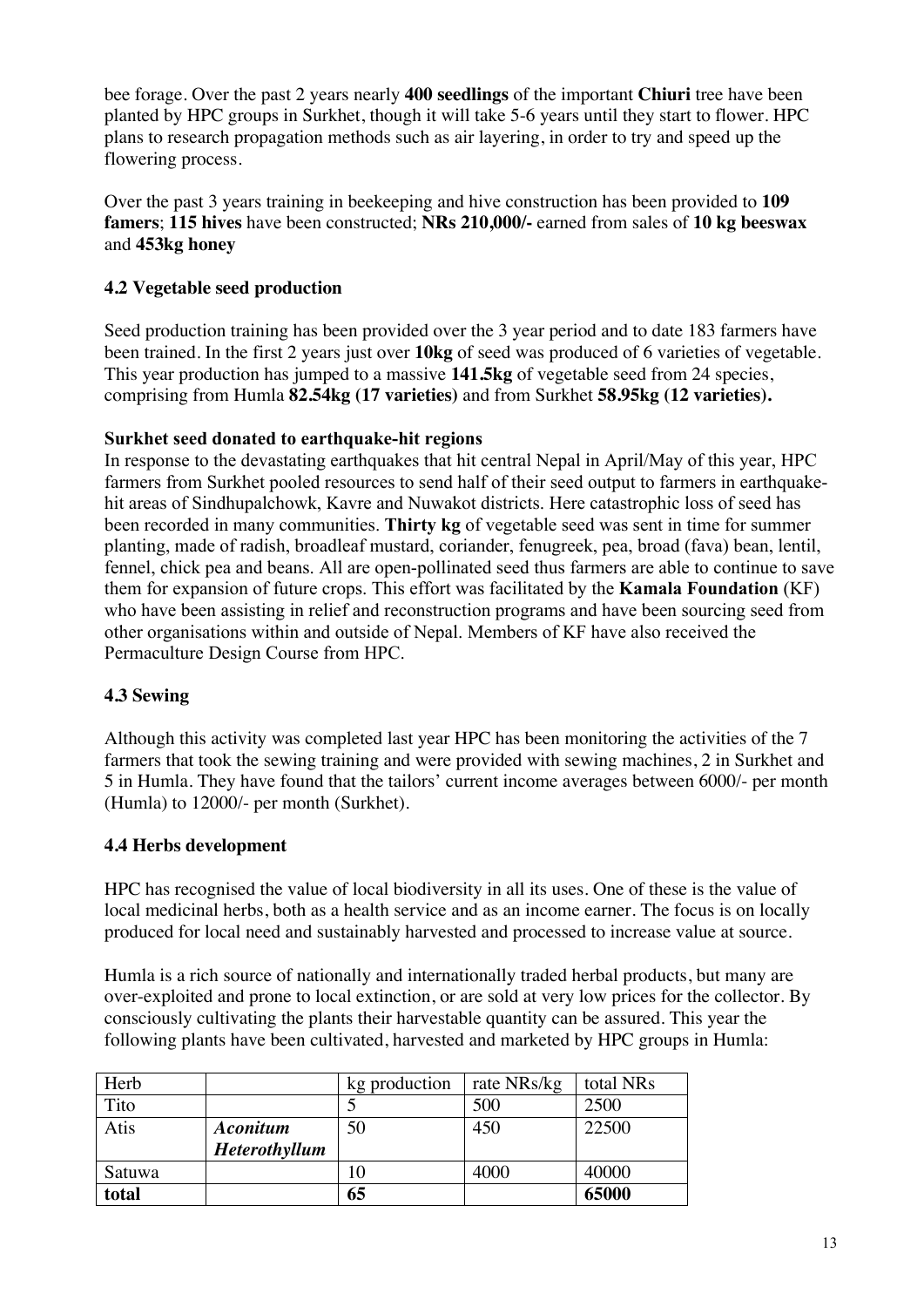| Herb         | kg         | English name   |
|--------------|------------|----------------|
|              | production |                |
| <b>Bojo</b>  | 3.9        | Sweet flag     |
| Padamchalnu  | 19.5       | wild rhubarb   |
| Kurillo      | 1.5        | wild asparagus |
| Ghiu kumari  | 0.5        | aloe vera      |
| Mairaune     | 0.5        |                |
| Sunakhadi    | 1          |                |
| Tel paro     |            |                |
| Badegano     | 10         |                |
| <b>Total</b> | 37.9       |                |

The following herbs have also been cultivated and harvested for local use though there is no current economic value or market

In Surkhet **4 farmers** have taken responsibility for growing herbs that are useful medicinally and/or have a potential commercial value. Together they have raised nearly **300 plants** of **28** different varieties in trials to assess ease of cultivation and propagation. Species include wild asparagus, sweet flag, aloe vera, *melia azadirach* and different mints *(menthus)*.

## **4.5 Cardamom**

Following training provided by the district agriculture office in 2014, farmers are continuing to propagate and plant cardamom as part of agro-forestry development on their farms, and early established plants have started to be harvested and marketed. To date nearly **6700** cardamom plants have been established in agro-forestry plots, from which some **150kg** of cardamom seed has already been harvested and marketed, so far earning farmers **NRs 211,400/- (about £1320)**.

## **4.6 Mills**

In this reporting period the multi-purpose mill built between Chaurgaun and Pakhapani villages in Rajena VDC has been completed and its production evaluated. The mill now provides flour milling, rice hulling and oil extraction services for around **436 households (750 women and 800 men)** from **4 VDCs**. It can grind 50kg of maize flour or 25kg wheat flour per hour, hull 70kg rice an hour, and press 25 litres of mustard oil per hour. Half of the cost of the mill was met by village groups providing both cash and community labour contribution.

Over the 3 year period HPC has provided **3 mills** to communities in its working areas benefitting some **611 households** and **2578 people**. Although the original target was for 9 mills, the Pakhapani Mill described above is larger and has a large capacity, and was considered important enough as a project to warrant the extra investment as matched funding for what the beneficiary groups were already putting up. These groups have been using loans from their micro-credit funds as well as labour contributions to build the mill. As described above, the mill alone has benefitted 436 of the 611 households so it seems to have been a good investment.

## **5. CAPACITY BUILDING PROGRAM**

## **5.1 Permaculture Design Course (PDC)**

In October HPC held the second part of its PDC at the Resource Centre in Baragaun, Surkhet. This section of the course focussed on design, with participants being led through a design process with the following elements:

| $\sim$<br>blay'<br>. . | --<br>-- |
|------------------------|----------|
|                        |          |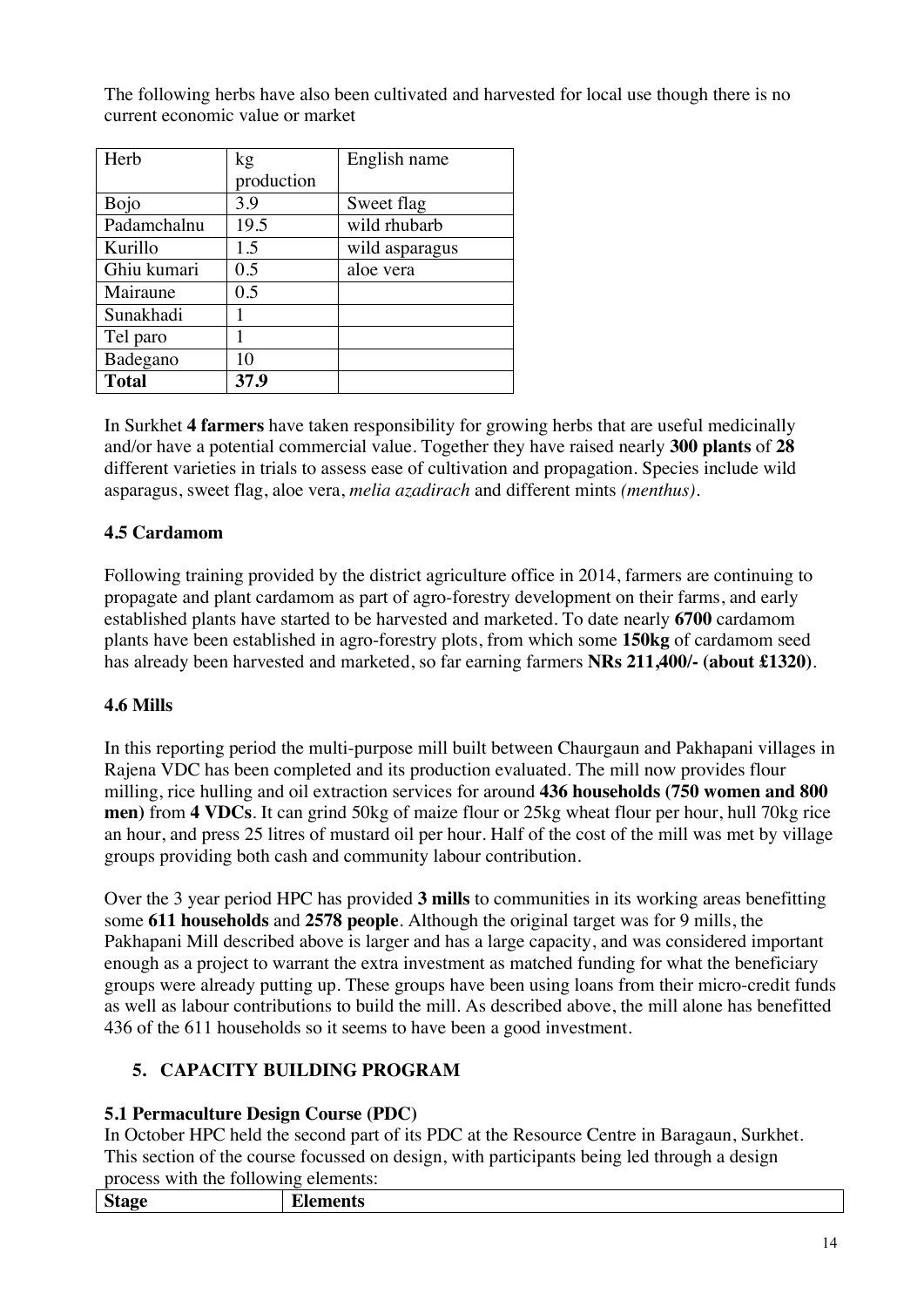| Survey         | Observation of land (soil, water, climate, slope, aspect, biodiversity, |  |  |
|----------------|-------------------------------------------------------------------------|--|--|
|                | erosion, etc.) and client (vision/aims, resources, constraints, etc.)   |  |  |
| Analysis       | Assessment of functions needed; systems and elements to fulfil          |  |  |
|                | functions                                                               |  |  |
| Design         | Placement of systems and elements to fulfil functions                   |  |  |
| Implementation | Plan of how the design is implemented including inputs, priorities and  |  |  |
|                | sequence of work over time                                              |  |  |
| Maintenance    | After implementation, how the design is maintained over time including  |  |  |
|                | inputs and outputs                                                      |  |  |
| Evaluation     | On-going monitoring and evaluation of whether design is achieving       |  |  |
|                | goals                                                                   |  |  |
| Tweak          | Changes and modifications to the design and implementation as required  |  |  |

Participants came from local HPC groups, Humla, Dang and Kathmandu, and have returned home with commitments to continue design application. In a few months' time a follow-up workshop will be held to review progress.

## **5.2 Trainers' Training**

No activities in this reporting period. Over the 3 year period 2 Trainers' trainings have been held, 1 in Surkhet and 1 in Humla. A total of 40 group representatives and staff have attended this training.

## **5.3 Organisational development**

*SahakarmiSamaj* has played a key role in the organisational development of HPC over the past 3 years and continues to provide bespoke support both formally and informally. In this reporting period they were due to provide an integrated, staged review and evaluation training in Surkhet for HPC staff, executive board and village group committees, but this has had to be postponed due to the months of strikes (especially along the Western Tarai) and the more recent fuel shortage. It is now planned for early November. Therefore the budget for this activity is remaining unspent at the time of reporting.

## **Video production**

As part of the skills improvement, staff and farmers have been continuing to develop short videos for training and awareness-raising purposes. In Humla staff have produced a 45 minute training video about **Seed Saving** that has been shown to groups and at a local festival (see above) in the project area.

HPC have now produced **4 videos** on smokeless stoves, nutrition, the importance of local seeds and biodiversity, and seed saving.

The stoves' video produced by HPC staff as described in previous reports is available on You-Tube, for the Nepali version see *https://www.youtube.com/watch?v=lhzOK5GjqIA*. To see the video with English subtitles, click on the subtitles icon in the bottom right hand corner and select English.

## **5.4 Farmers Field trips**

There have been no field trips during this reporting period. Over the 3-year project each winter there has been a field trip of Humla famers' leaders and staff to visit HPC villages in Surkhet. These have been valuable in showing farmers the activities of the Centre in Baragaun as well as in the villages of the 10 groups participating in Surkhet. In total **31 farmers (11 women and 20 men)** and 3 staff from Humla have participated on the field trips. The experience has without exception had the effect of increasing the motivation, activity and participation of the participants in their own groups and with the overall program in Humla.